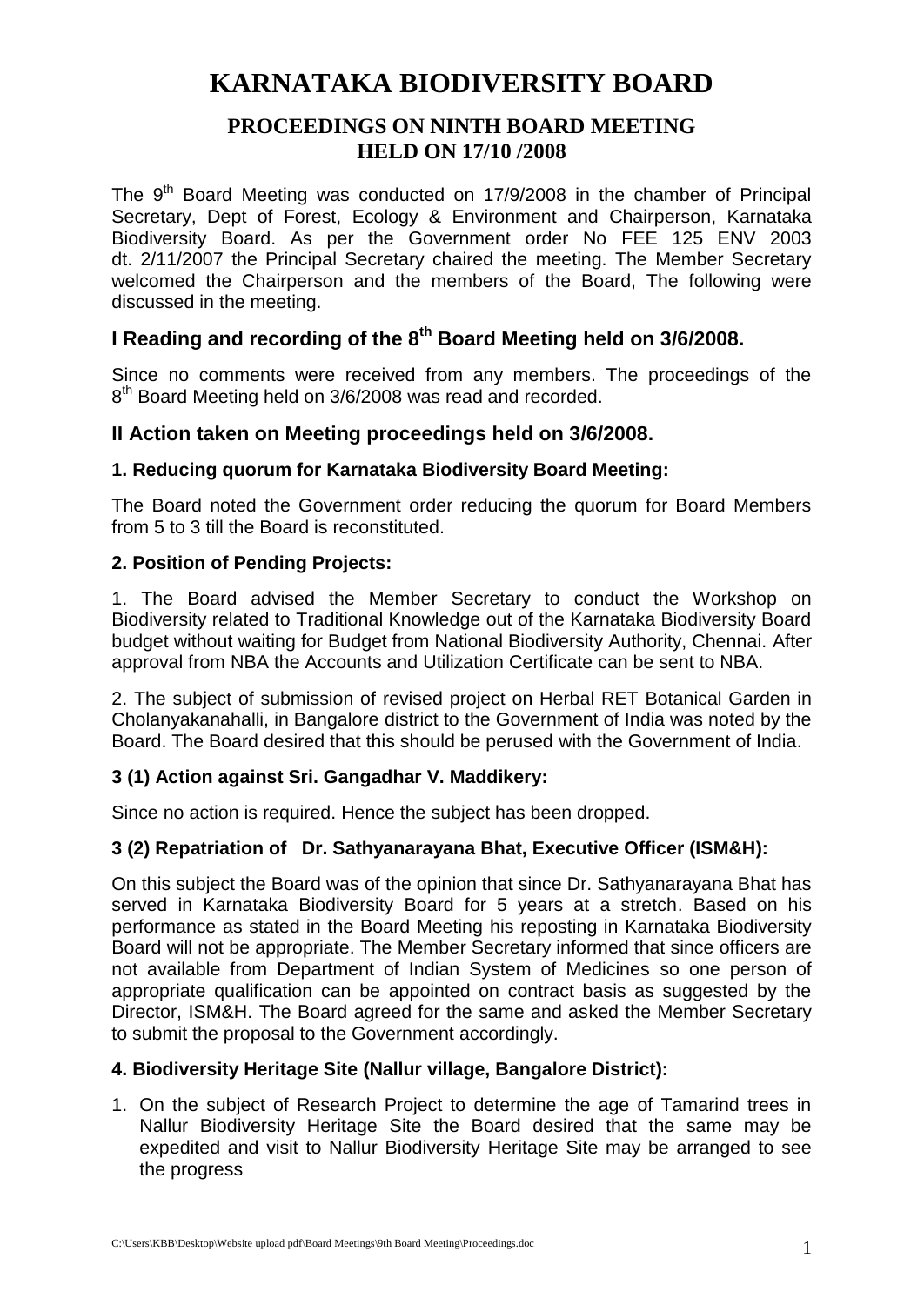2. On the subject of Barbed wire fencing of the Nallur Heritage Site the Board desired to expedite the progress of works.

## **5. Developmental works of Kuvempu Bio-park.**

The Board noted the development works completed and progress in Kuvempu Biopark of Thirthahalli taluka and desired that the Conservator of Forests, Shimoga, Deputy Conservator of Forests (Territorial) Shimoga and Kuvempu Prathistana may be asked to complete all the works by December 2008 as the works are going on since long.

## **6. Levy of Cess Pharmaceutical Products**

- 1. The Member Secretary informed that the clarification asked by the Government is being submitted. The Board was of the opinion that the cess should be collected at the point of the Registration of the Companies. Therefore the opinion of the registering Authority should be obtained. The Secretary, Forest informed that the matter will be referred to the Director ISM&H and Drug controller for their opinion.
- 2. The action taken by the Member Secretary to address the Principal Chief Conservator of Forests to declare the Territorial Range Forest officers as Authorized officers under Biological Diversity Act 2002 in respect of Biodiversity within the forest area was noted by the Board.

## **7. Preparation of People's Biodiversity Registers (PBRs):**

The progress in the preparation of People's Biodiversity Registers was noted by the Board. Further the following NGOs proposed for preparation of PBRs was approved by the Board. The Member Secretary was asked to reconsider the NGO BIRDS in view of past reports. The Member Secretary informed he will re-look the same and change the NGO.

| SI. | <b>Name of the District</b> | SI.            | <b>Name of the NGOs</b>                                                                                            |
|-----|-----------------------------|----------------|--------------------------------------------------------------------------------------------------------------------|
| No  |                             | No             |                                                                                                                    |
| 1   | <b>Bagalkote</b>            | 1              | Gramina<br>Mahila<br>Sarvodaya<br>Abhivruddi Samsthe (R) Madiwalar<br>Building, Maigur Road,<br>Jamkhandi - 597301 |
| 2   | Bijapur                     | 1              | Institute for Rural Development<br>(IRD), Shahpet Galli Main Road,<br>Bijapur-586 101.                             |
| 3   | Gulbarga                    | 1              | Sri Banashankari Women Welfare<br>Society, Sisarmanti Gudam,<br>Jagat, Gulbarga                                    |
|     |                             | $\overline{2}$ | Kiran Rural Reconstruction Society,<br>Plot No.51, Kahmat Nagar,<br>Gulbarga.                                      |
| 4   | Koppal                      | 1              | Sri. Swamy Ramananda Thirtha,<br>Grameenabhiruddi Sangha,<br>Gangavathi.                                           |
| 5   | Raichur                     | 1              | Award,<br>No. 10/1/78,<br>Kumar Oni, Kakhalpet,<br>Raichur-2                                                       |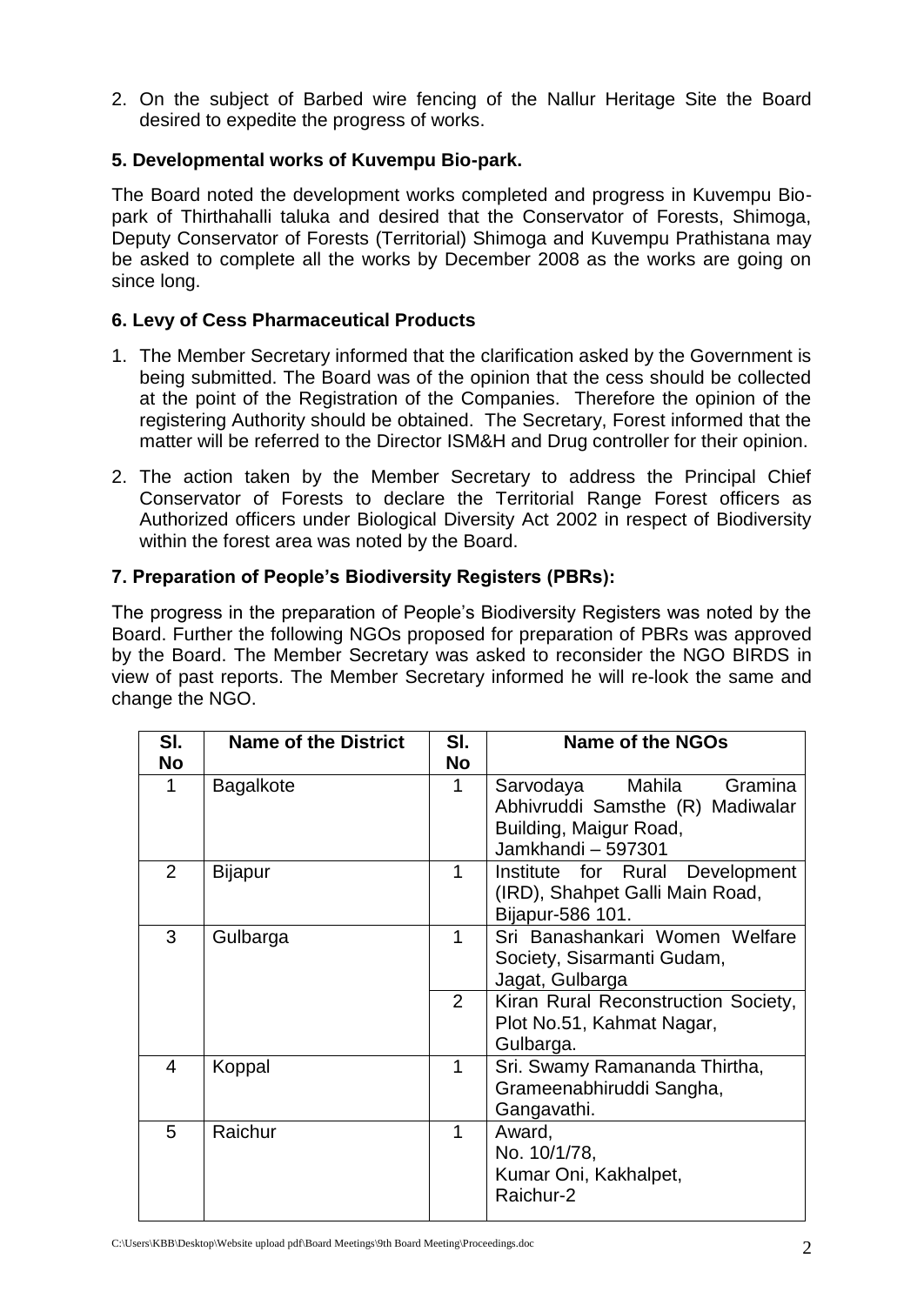## **8. Audited Accounts and Annual Report:**

The action taken to submit the Audited accounts and Annual report for 2006-07 to Legislature was noted by the Board.

## **9 (1) Declaration of Biodiversity Heritage Site.**

- a. The action taken to call for proposal from Biodiversity Management Committees through Zilla Panchayath and Deputy Commissioner with the assistance of NGOs and experts in respect of areas which have no protection under any act as suggested by National Biodiversity Authority was noted by the Board.
- b. The suggestion to send the list of areas selected by Prof. Madhav Gadgil and his team to Principal Chief Conservator of Forests for special attention from Forest Department was agreed by the Board.

## **9 (2) Declaration of Netrani Island as a Biodiversity Heritage Site.**

The Member Secretary informed the Board that the Zilla Panchayath, Karwar has passed a resolution and recommended for declaring the Netrani Island as a Heritage Site. The Secretary, Ecology and Environment has informed that action will be taken after receipt of proposal from the Karnataka Biodiversity Board

## **10. Documentation of Biodiversity in Forest areas:**

The action taken by the Member Secretary to address the Principal Chief Conservator of Forests to consider the documentation of other Biodiversity such as Herbs, Shrubs, Medicinal Plants and Minor Forest produce also in the working plans was noted by the Board.

## **11 (1) Providing suitable staff to Karnataka Biodiversity Board:.**

- 1. Regarding posting of supporting staff the Board was informed that the matter is being perused with other Departments.
- 2. The Board was informed that the Forest Department is posting One Assistant Conservator of Forests against the post of Administrative Officers, one First Division Assistant against one vacant post of Executive Assistant and one Deputy Conservator Forests against the one post of Executive Officer.

#### **11 (2) Engaging the services of Chartered Accountant to finalize and timely submission of accounts:**

The action taken to engage the services of Sri. Umpathy Desai & Company, Bangalore Chartered Accountant as consultant on Accounts matter was noted by the Board.

## **12. Publication of News letter:**

Action taken to publish the News letter was noted by the Board. The suggestion to appoint Dr.A.K. Chakravarthy, Prof. of Entomology, Dept. of Agricultural Entomology, UAS, GKVK, Bangalore as Chief Editor on payment of an honorarium of Rs.2000/ per month was approved by the Board.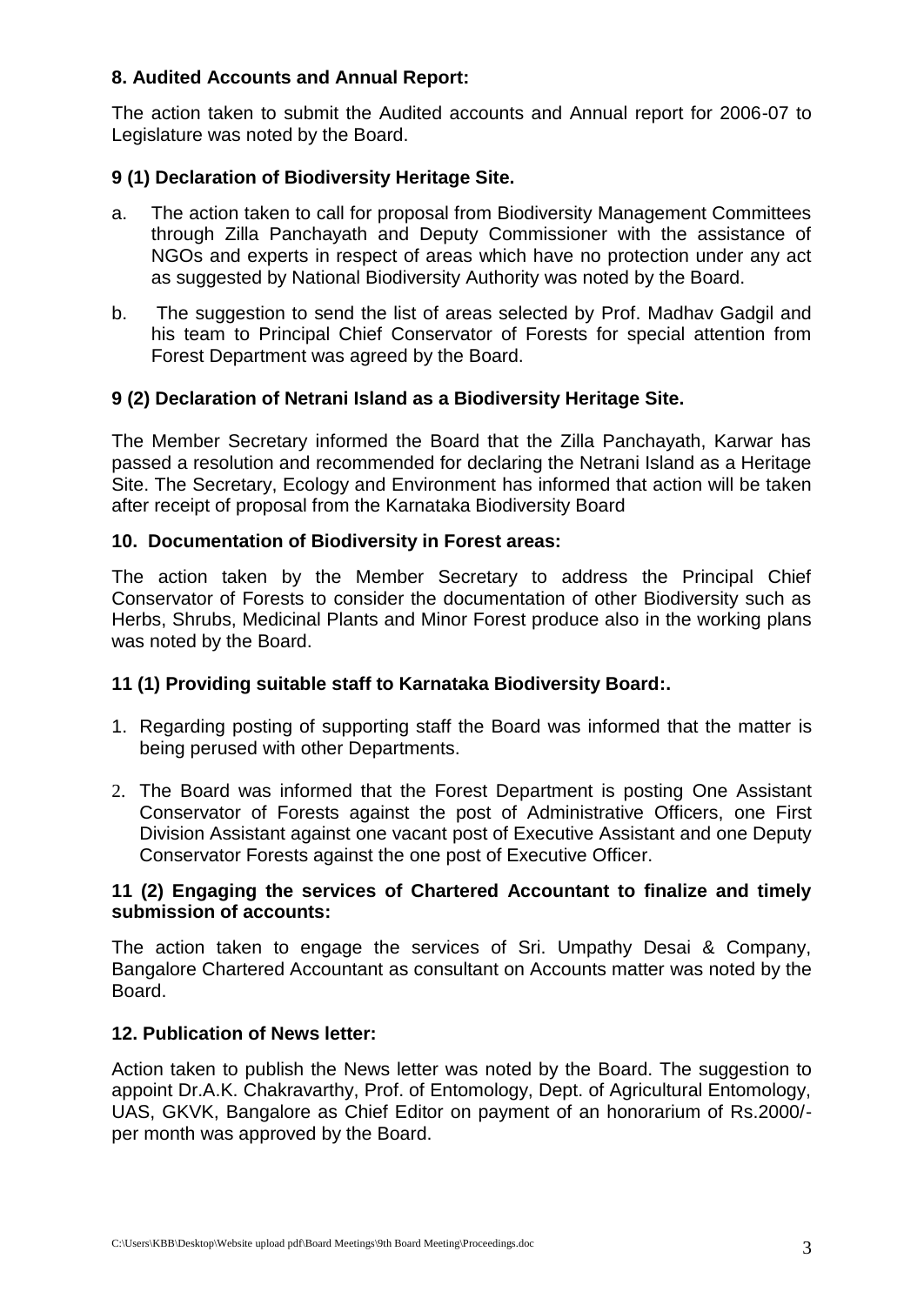## **13 Outsourcing of Biodiversity Documentation works:**

The Board was informed that the Expression of interest was called through News paper advertisement for documentation of Traditional Local Knowledge related to Bio-resources. There has been no response to the advertisement. The suggestion to issue one more advertisement in this respect was agreed.

## **14. Documentation of Coastal Biodiversity:**

Regarding accounts problem in KUIDFC project the Member Secretary informed that the KUIDFC conducted a meeting in 2007 and as per the meeting decision the KUIDFC asked to furnish the Utilization Certificate, Reports and Photographs. Conservation strategy and Recommendation on Coastal Biodiversity, Training Modules, Model Peoples Biodiversity Registers etc., subsequently during 2008 KUIDFC has been insisting for photocopies of the Accounts vouchers and Ledger extract in addition to others. The CMFRI, ISRO and EMPRI are insisting that Vouchers, Ledger extract can not be furnished as the same are required for audit and record in their office. The KUIDFC has informed that the project will be closed in March 2009. The above are required for reimbursement from ADB. The Board after detailed discussion desired that the matter should be resolved in a meeting with KUIDFC. The Secretary, Ecology & Environment has stated that he will take up the issue with KUIDFC.

## **15. Conducting of Workshop in KBB:**

On this the Chairperson desired that the workshop should be conducted as early as possible.

## **16. Providing vehicle facilities to Executive Officers:**

The action taken to provide the Vehicle facilities to the Executive Officers for coming to office and back to home as requested by them was noted by the Board. The Member Secretary informed that after the vacant posts are filled up and as per Government orders one Vehicle will be hired in addition to one existing vehicle and will be provided to Executive Officers for sharing the same. Thus two vehicles as per Government sanction already given will be shared by the Executive officers and also for office use. The proposal to hire one vehicle as per Government sanction was approved by the Board

## **17.Website of updating of Karnataka Biodiversity Board:**

The action taken to get the Website created from NIC was approved by the Board

## **18. Internal Audit and Control Mechanism:**

The action taken to submit the proposal to Government by the Member Secretary to create one post of Audit Superintendent in Karnataka Biodiversity Board which is being insisted by Accountant General was noted.

## **19. Accounts for the year 2007-08:**

The Board was informed that Accounts for 2007-08 was audited by the Accountant General and replies to observation have been furnished. Audit certificate and final Report is awaited from Accountant General. After receipt same will be circulated to the Members for adoption and then printing and submission to Legislature will be done.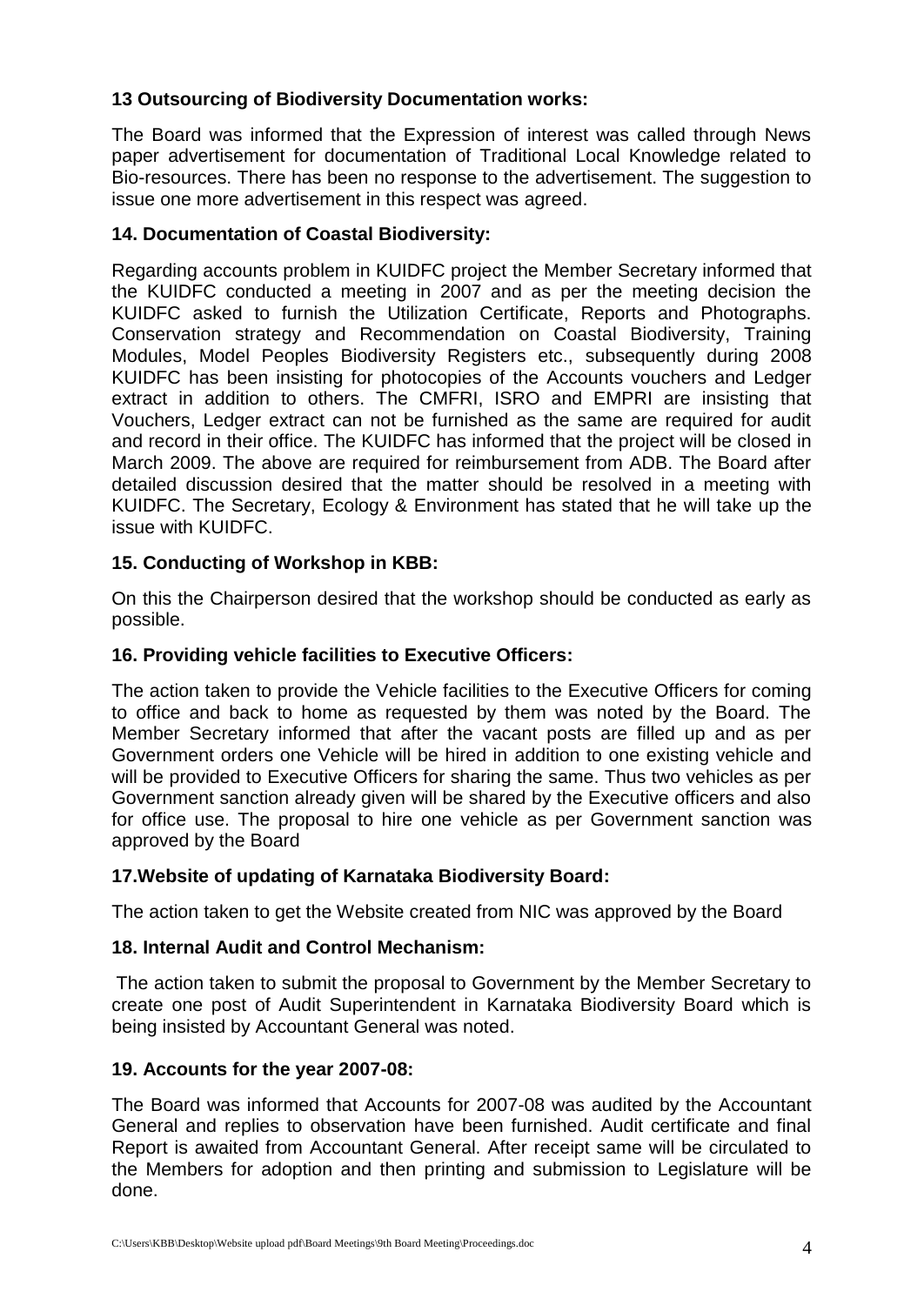## **20. Institution of Biodiversity Award:**

The action taken to Institute the Biodiversity Award was noted. The Board was of the opinion that the distribution of Biodiversity Award can be done along with the celebration of Environment day. The Member Secretary informed that action will be taken accordingly. The proposal to appoint Dr. Nandini, Dept. of Environmental Sciences, Bangalore University as one of the member in the selection committee for Biodiversity Award was approved by the Board.

## **21. Financial Assistant to Nati-Vaidayara Sammelana:**

The action taken to release Rs. 10,000/- as financial assistance to Nati Vaidayara Sammelana was noted by the Board.

## **22. Progress of works:**

The progress of works was gone through. The Board desired that the same should be expedited. The Member Secretary informed that for formation of Biodiversity Management Committees in the district at Gramapanchayath level the NGOs are asking for Travel Expenses. The suggestion to provide Rs.200/-per Gramapanchayath as Travel expenses was approved by the Board.

## **New Subjects Discussed**

## **1. Commissioning a study to collect information on Bio-Industries and Utilization of raw materials etc.**

The action taken to submit a project to National Biodiversity Authority for collecting information on Bio-industries and utilization of Bio-resources was noted by the Board. The Board desired to expedite the same.

## **2. Research Project on Netrani Island**

In view of the fact that the Survey work on Netrani Island has been undertaken along with Coastal Biodiversity documentation under KUIDFC Project. Therefore one more survey on Netrani Island at the cost of 19.98 lakhs is not desirable. The proposal received is dropped

## **3. Posting of Officers in Karnataka Biodiversity Board:**

The Board after detailed discussion on the performances of officers worked in Karnataka Biodiversity Board so far desired that the Sr. level officers of the rank of Joint Directors need not be posted to the Board, it will be better to post Middle level officers of the rank of Deputy Director/ Deputy Conservator of Forests. The suggestion of the Member Secretary given below was approved by the Board.

| <b>Sanctioned post</b>                                                                  | <b>Suggested post</b>                                                                                      |
|-----------------------------------------------------------------------------------------|------------------------------------------------------------------------------------------------------------|
| 1. Executive Officer (Fisheries) in the Executive Officer (Agriculture) in the<br>Dept. | cadre of Joint Director of Fisheries   cadre of Dy. Director on deputation from<br>Agriculture Department. |
| cadre of Joint Director of Horticulture   Forest Department.<br>Department.             | 2. Executive Officer (Horticulture) in the Deputy Conservator of Forests from                              |